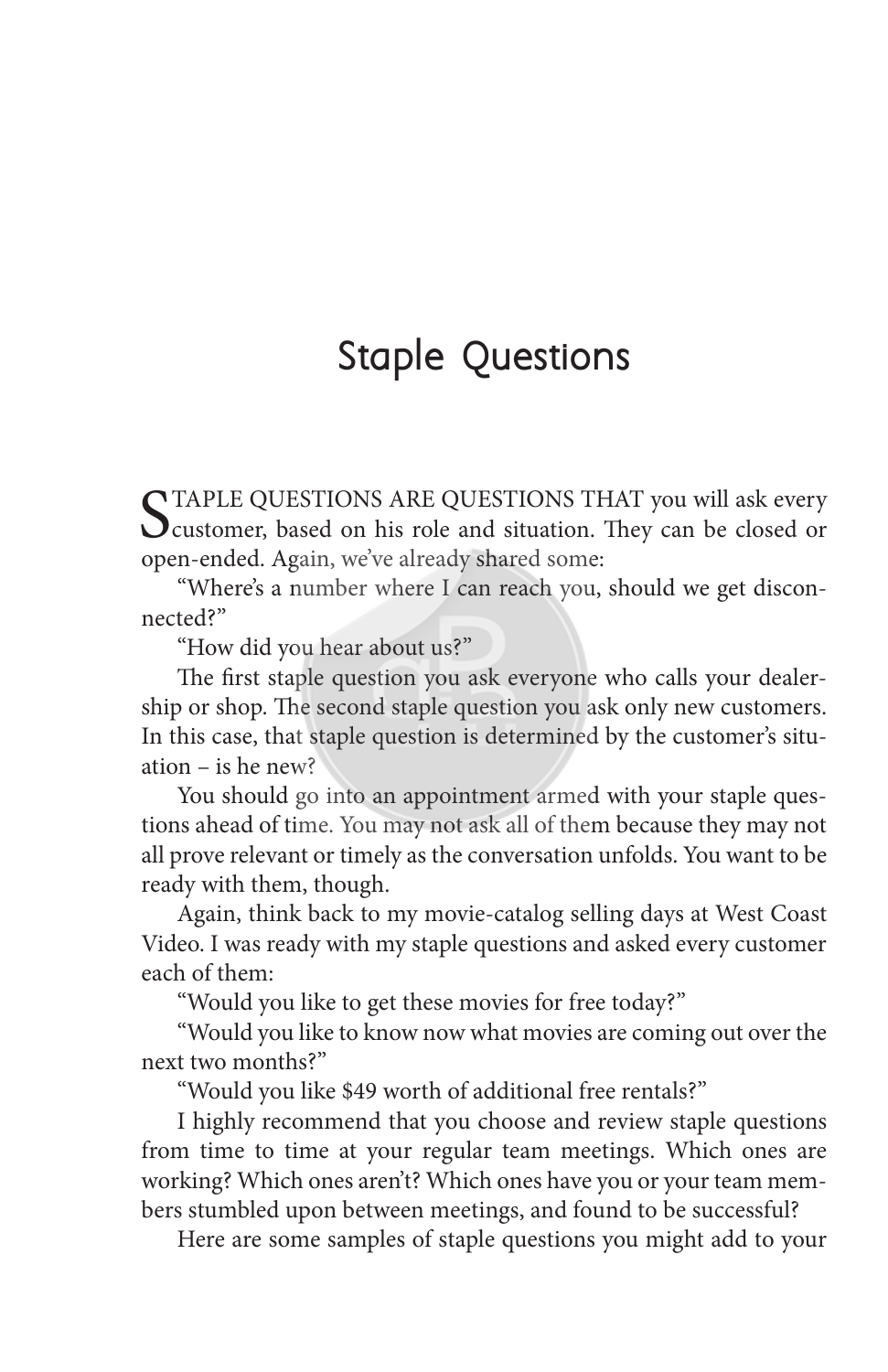#### repertoire:

To a purchasing manager: "Do you have incentives to spend under budget?"

To a fleet manager: "What percentage of your fleet is down at any given time?"

To senior staff and owners: "How do your customers determine who gets their business?"

If you're not sure what staple questions to ask, top-three questions make great standbys:

"What are your top three goals?"

"What are your top three challenges?"

No matter what staple questions make up your repertoire, here's one you should add early in every conversation with a prospect: "Is there anyone else involved in the decision-making process?" Don't ask if he is the decision-maker; you could inadvertently insult him. Instead, be sure to ask if there are others involved in that process. If he answers, "Yes," follow up with questions regarding who they are and at what point should they be included in the process. Involve all decision-makers as soon as possible!

A good way to wrap up your staple questions is to ask, "Is there anything else you think I should know that we haven't discussed?"

## Why Staple Questions?

The purpose of staple questions isn't to ask a bunch of cookie-cutter questions; it's to determine which questions are important to ask. Staple questions drive the conversation.

Go back to our staple question to senior staff and owners, introduced in the last section: "How do your customers determine who gets their business?" We'll say you're talking to an owner whose biggest customer is FedEx. (Shipping companies such as FedEx and UPS often outsource routes in certain areas to third party fleets.)

You ask the owner, "How do your customers determine who gets their business?"

"FedEx has a point system. Better routes cost more points."

You don't move on to other staple questions; rather, you ask follow-up questions.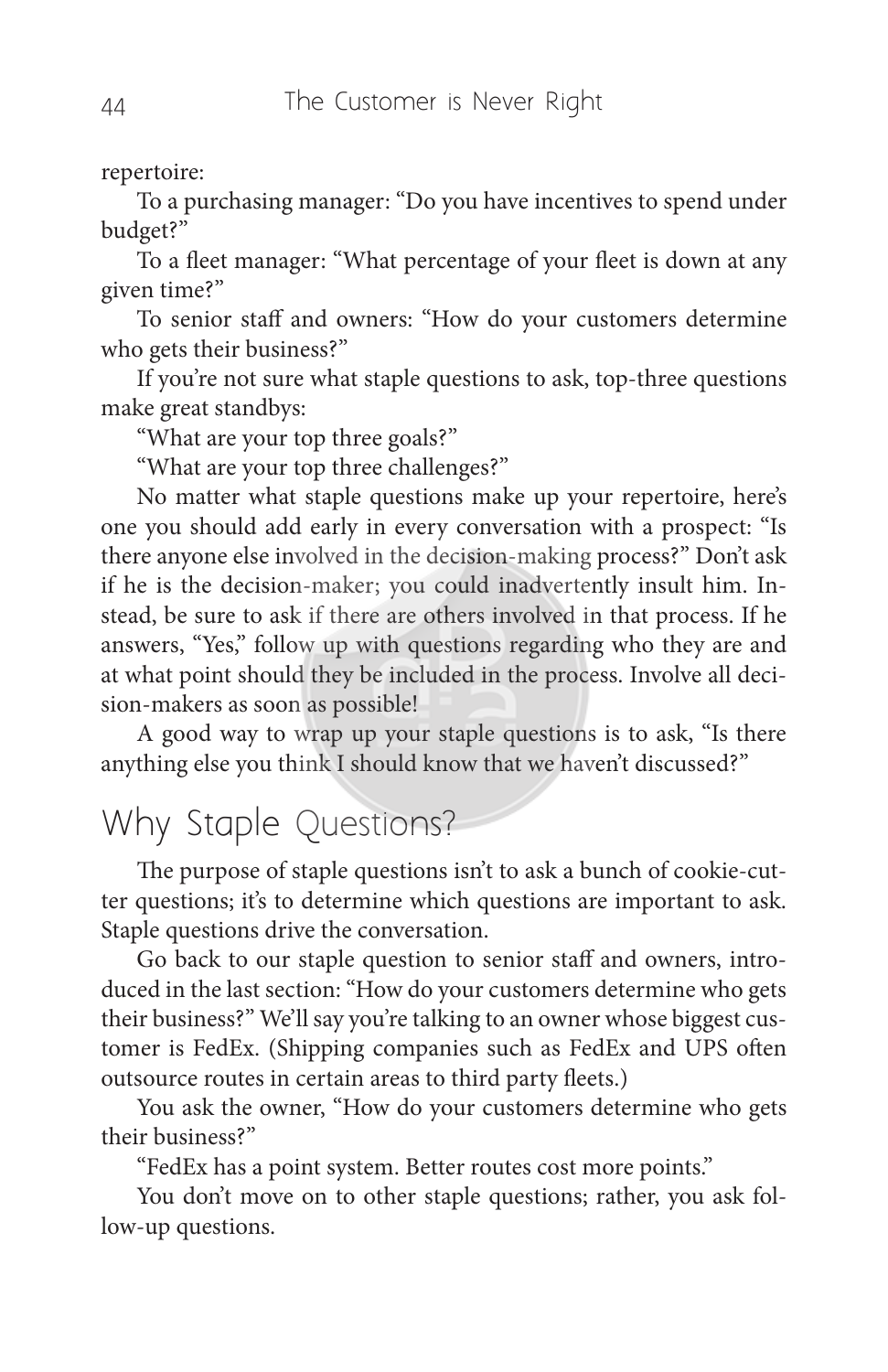"How do you get points?"

"By being on schedule." (This is actually how FedEx awards points.) "What do better routes mean for you?"

"Driver retention. My drivers can get home to their families earlier."

See how the staple question – "How do your customers determine who gets their business" – determines which question to ask next? And the answer to that question determines what to ask next, and so on? What are you doing? You are simply listening and responding.

It is imperative you ask questions one at a time. When you bundle questions, you'll typically only get the last one, or the one your prospect prefers, answered. "What are your top three goals, top three obstacles, and what are you doing about them?" is likely to see only "What are you doing about them?" answered, disrupting the flow of the conversation, your ability to maintain control, and making it harder for you to navigate to the next best question. Additionally, when you bundle questions, you appear less engaged and possibly even rushed.

Frequently, you'll find you are able to predict the answers to staple questions. When I trained sales teams in the chiropractic industry, I also trained chiropractors. As a result, we added two staple questions to their repertoire for conversations with prospects at an initial, complimentary adjustment in their office:

"If you were coming here for treatment, what are the three things you'd like to get out of it?"

"What are your top three obstacles to getting treatment?"

Nearly 100% of the time the first two answers to the second question were "Cost and time."

Anticipating these answers enabled the chiropractors to help prospects find better health by already knowing how to frame their follow-up questions, as we'll see in the "Negotiation" chapter.

### Answer Questions with Questions

Sometimes when we are probing, we are asked a question. Our inclination is to simply answer it; we have been taught that to doing so is customer service. This, just like the customer always being right, is a fallacy.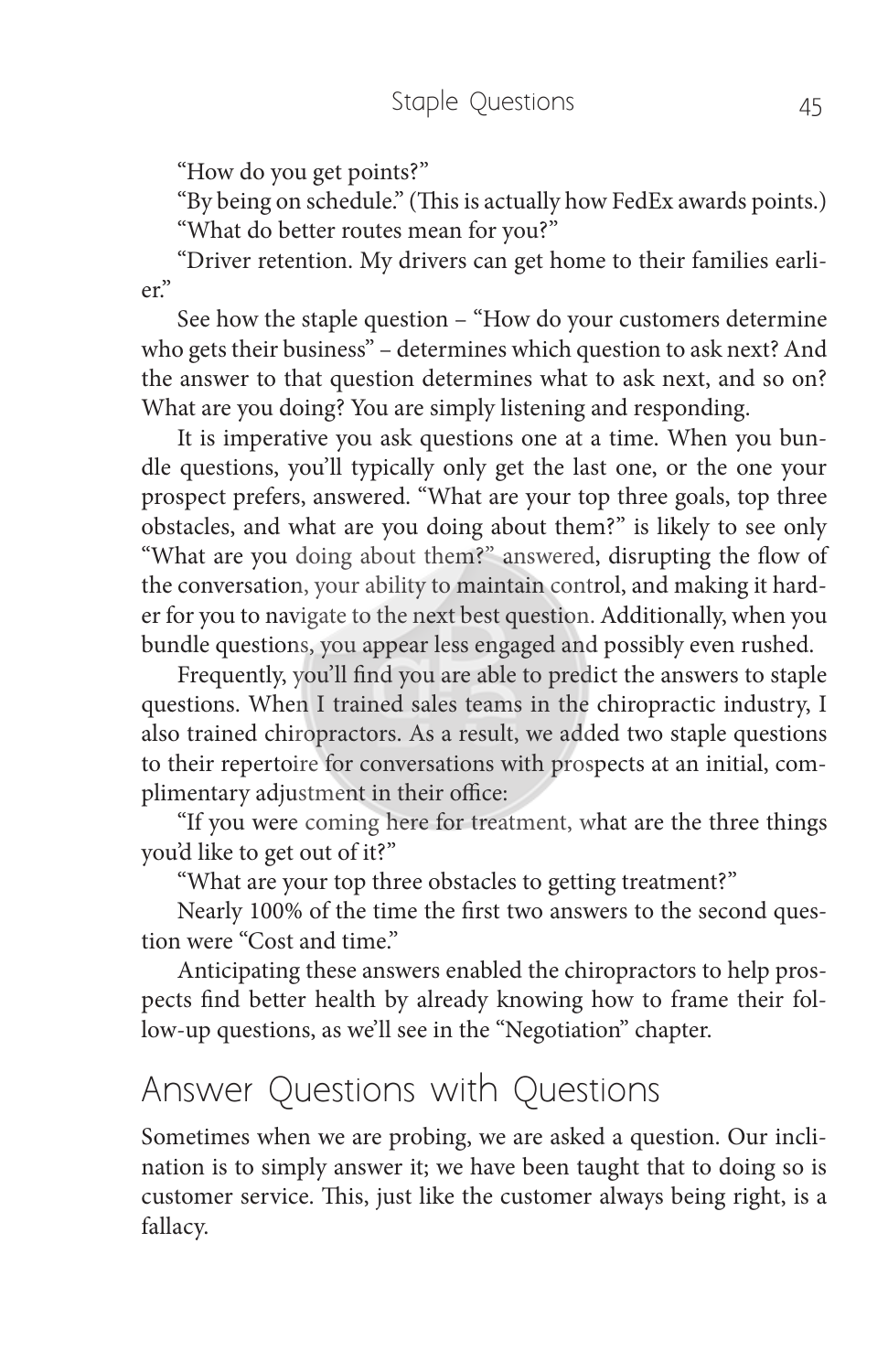There is always a question behind a question – *that* is the question we must answer. We can't do that without identifying it. To find out what is essentially being asked, we must answer the original question with a question.

How do we do it? We soften our response by acknowledging the question, then ask our question in reply.

Take this common question we frequently get about a part: "How much is that?"

Usually, we just give an answer. "\$145.20."

"Okay, thanks."

What just happened? Is \$145.20 good? Maybe. Is it bad? Maybe. We simply don't know. And the customer will now probably call competitors, shopping for the lowest price. Is he even inquiring about the right part? Again, the best we can answer is "Maybe."

Now let's properly answer the question.

"How much is that?"

"Sure, I can help you with that. Let me ask you, is price why you are now looking elsewhere for this part?"

"Yes."

Now we've learned a few things, enabling us to better serve. We've learned price is particularly important to this customer. We've also learned the real question (the question behind the question). The real question is "Can you sell me this for less than what I'm currently paying?" This is the question we want to answer.

Of course, we want to find out what he is currently paying, although we may choose not to approach it directly. A good follow-up question to "Yes" would be, "How often are you changing the part?"

We may learn the part is being changed too frequently, enabling us to ask a few more questions to identify the proper solution – maybe an enhanced version of the part is needed, or an entirely different part. Maybe the vehicle needs to be brought in for a diagnostic.

Never answer a question with anything but a question.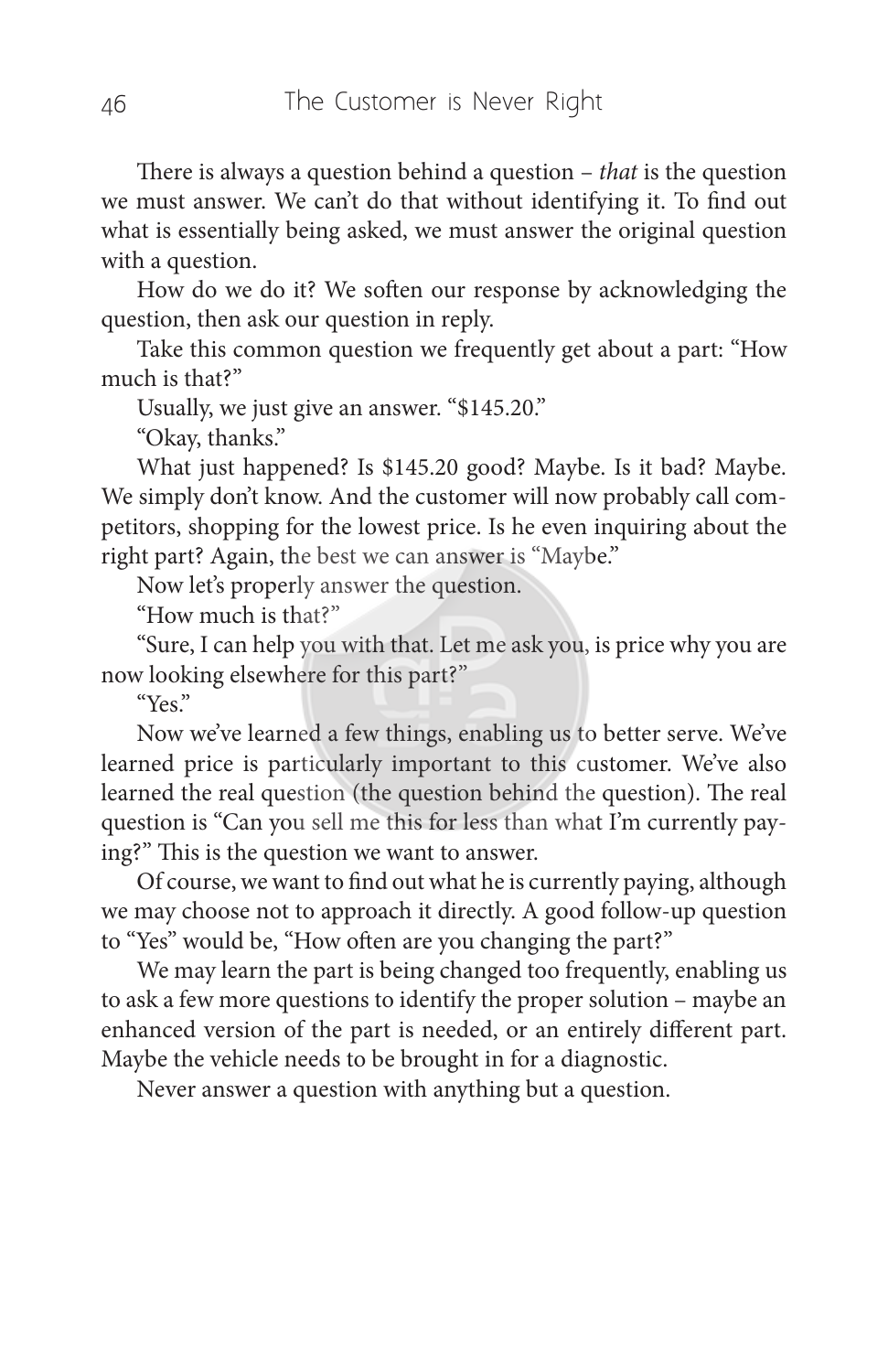# **There is No Such Thing as Upselling**

UPSELLING IS AN UGLY WORD. It's an ugly word because it makes the mentioning of an item sound optional; like it's an addon instead of a necessary part of the sale. If a doctor prescribes heart pills after heart surgery, is she upselling? If a waiter brings crackers to a customer to go with her soup even though she didn't ask for them, is he upselling?

There is no such thing as upselling: There is customer service and there is not customer service.

When a customer buys a clutch, is it upselling to suggest he buy a clutch kit, too? If he balks at the idea, is it best to remind him that he would be wise to change all clutch-related components along with the new clutch, as opposed to potentially having one of these other components fail a few hundred miles down the road, resulting in his truck being down again for essentially the same repair?

If someone buys a radiator, isn't it best to remind him to consider adding coolant, hoses, a thermostat and clamps to his order?

If these suggestions are best for the customer, they qualify as customer service, not upselling.

When we don't provide customer service by failing to suggest related parts or service in a sale, we are making two major mistakes. First, we are assuming the customer has knowledge he may not have, such as our service department has availability to install the part, or what related parts should also be purchased along with the one he is buying.

Customers don't pay us for vehicles, parts or service. They pay us for expertise. If we simply give customers the parts or service they